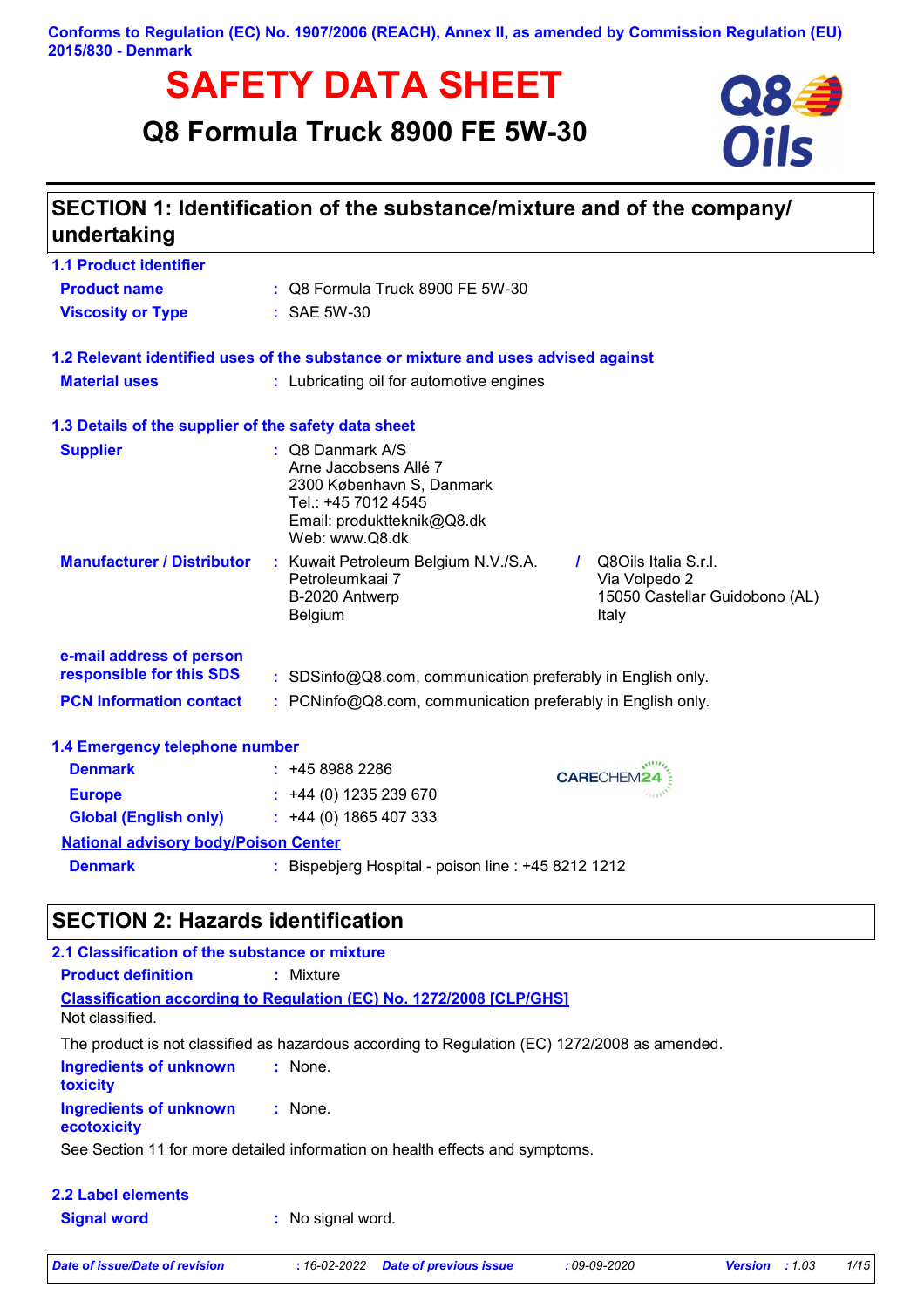## **SECTION 2: Hazards identification**

| <b>Hazard statements</b>                                                                                                                                        | : No known significant effects or critical hazards.                                                                                                                                                                                                                                                                                                                                                                                       |
|-----------------------------------------------------------------------------------------------------------------------------------------------------------------|-------------------------------------------------------------------------------------------------------------------------------------------------------------------------------------------------------------------------------------------------------------------------------------------------------------------------------------------------------------------------------------------------------------------------------------------|
| <b>Precautionary statements</b>                                                                                                                                 |                                                                                                                                                                                                                                                                                                                                                                                                                                           |
| <b>Prevention</b>                                                                                                                                               | : Not applicable.                                                                                                                                                                                                                                                                                                                                                                                                                         |
| <b>Response</b>                                                                                                                                                 | Not applicable.                                                                                                                                                                                                                                                                                                                                                                                                                           |
| <b>Storage</b>                                                                                                                                                  | Not applicable.                                                                                                                                                                                                                                                                                                                                                                                                                           |
| <b>Disposal</b>                                                                                                                                                 | Not applicable.                                                                                                                                                                                                                                                                                                                                                                                                                           |
| <b>Supplemental label</b><br>elements                                                                                                                           | Contains 2,5-Furandione, polymer with 1-hexadecene, 2-methyloxirane polymer with<br>oxirane bis(2-aminopropyl) ether and 2-methyl-1-propene, 4-(phenylamino)phenyl<br>imide, Coconut oil, reaction products with boric acid (H3BO3), diethanolamine and<br>glycerol and Benzenesulfonic acid, methyl-, mono-C20-24-branched alkyl derivs.,<br>calcium salts. May produce an allergic reaction. Safety data sheet available on<br>request. |
| <b>Annex XVII - Restrictions</b><br>on the manufacture,<br>placing on the market and<br>use of certain dangerous<br>substances, mixtures and<br><b>articles</b> | : Not applicable.                                                                                                                                                                                                                                                                                                                                                                                                                         |
| <b>Detergents - Regulation</b><br>(EC) No 648/2004                                                                                                              | : Not applicable.                                                                                                                                                                                                                                                                                                                                                                                                                         |
| <b>Special packaging requirements</b>                                                                                                                           |                                                                                                                                                                                                                                                                                                                                                                                                                                           |
| <b>Containers to be fitted</b><br>with child-resistant<br>fastenings                                                                                            | : Not applicable.                                                                                                                                                                                                                                                                                                                                                                                                                         |
| <b>Tactile warning of danger</b>                                                                                                                                | : Not applicable.                                                                                                                                                                                                                                                                                                                                                                                                                         |
| <b>2.3 Other hazards</b>                                                                                                                                        |                                                                                                                                                                                                                                                                                                                                                                                                                                           |
| <b>Product meets the criteria</b><br>for PBT or vPvB according<br>to Regulation (EC) No.<br><b>1907/2006, Annex XIII</b>                                        | : This mixture does not contain any substances that are assessed to be a PBT or a<br>vPvB.                                                                                                                                                                                                                                                                                                                                                |

**Other hazards which do : not result in classification** : Prolonged or repeated contact may dry skin and cause irritation.

## **SECTION 3: Composition/information on ingredients**

| <b>Product/ingredient name</b>                                                                                 | <b>Identifiers</b>                                                                                                                             | $\frac{9}{6}$   | <b>Regulation (EC) No.</b><br>1272/2008 [CLP] | <b>Type</b>    | <b>Notes</b> |
|----------------------------------------------------------------------------------------------------------------|------------------------------------------------------------------------------------------------------------------------------------------------|-----------------|-----------------------------------------------|----------------|--------------|
| Lubricating oils (petroleum),<br>C20-50, hydrotreated neutral oil-<br><b>based</b>                             | REACH #:<br>01-2119474889-13<br>EC: 276-738-4<br>CAS: 72623-87-1<br>Index: 649-483-00-5                                                        | ≥25 - ≤50       | Not classified.                               | $[2]$          | L            |
| Lubricating oils (petroleum),<br>C20-50, hydrotreated neutral oil-<br><b>based</b>                             | REACH #:<br>01-2119474889-13<br>EC: 276-738-4<br>CAS: 72623-87-1<br>Index: 649-483-00-5                                                        | ≥25 - ≤50       | Asp. Tox. 1, H304                             | [1] [2]        | H-L          |
| Mineral oil<br>reaction mass of isomers of:<br>C7-9-alkyl 3-(3,5-di-tert-butyl-<br>4-hydroxyphenyl) propionate | $CAS:$ *<br>REACH #:<br>01-0000015551-76,<br>01-2119878226-29,<br>01-2119830067-43<br>EC: 406-040-9<br>CAS: 125643-61-0<br>Index: 607-530-00-7 | ≥10 - ≤25<br>≤5 | Not classified.<br>Aquatic Chronic 4,<br>H413 | $[2]$<br>$[1]$ |              |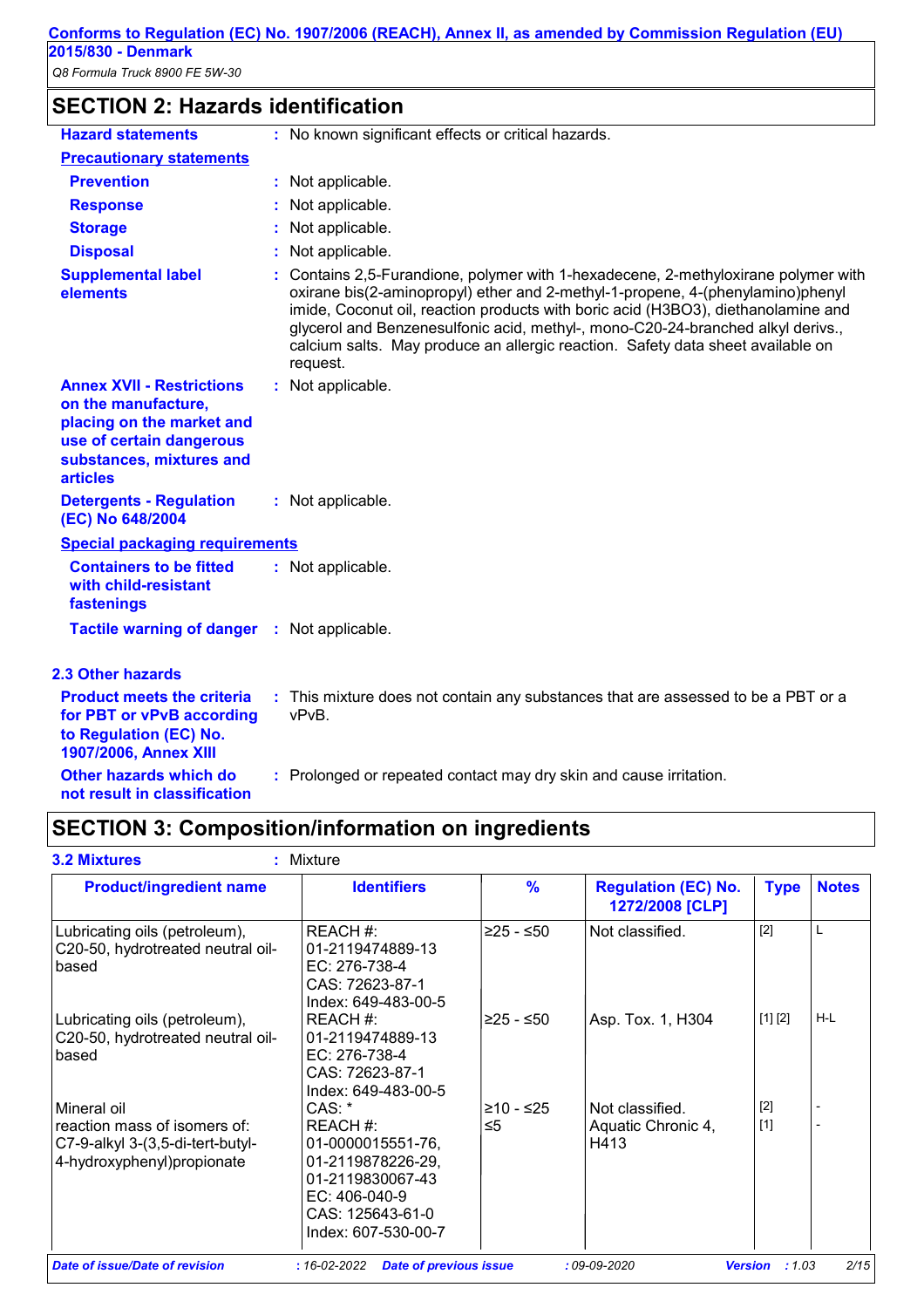| <b>SECTION 3: Composition/information on ingredients</b>                                                                                                                      |                  |       |                                                                                                     |       |  |  |
|-------------------------------------------------------------------------------------------------------------------------------------------------------------------------------|------------------|-------|-----------------------------------------------------------------------------------------------------|-------|--|--|
| 2,5-Furandione, polymer with<br>1-hexadecene, 2-methyloxirane<br>polymer with oxirane bis<br>(2-aminopropyl) ether and<br>2-methyl-1-propene, 4-<br>(phenylamino)phenyl imide | CAS: 873694-48-5 | 5.2≥ا | Skin Sens. 1, H317<br>See Section 16 for<br>the full text of the H<br>statements declared<br>above. | $[1]$ |  |  |

\* CAS: 64742-54-7, 64742-55-8, 64742-56-9, 64742-65-0.

The mineral oils in the product contain < 3% DMSO extract (IP 346).

There are no additional ingredients present which, within the current knowledge of the supplier and in the concentrations applicable, are classified as hazardous to health or the environment, are PBTs, vPvBs or Substances of equivalent concern, or have been assigned a workplace exposure limit and hence require reporting in this section.

Type

[1] Substance classified with a health or environmental hazard

[2] Substance with a workplace exposure limit

[3] Substance meets the criteria for PBT according to Regulation (EC) No. 1907/2006, Annex XIII

[4] Substance meets the criteria for vPvB according to Regulation (EC) No. 1907/2006, Annex XIII

[5] Substance of equivalent concern

[6] Additional disclosure due to company policy

Occupational exposure limits, if available, are listed in Section 8.

## **SECTION 4: First aid measures**

#### **4.1 Description of first aid measures**

| <b>Eye contact</b>                | : Immediately flush eyes with plenty of water, occasionally lifting the upper and lower<br>eyelids. Check for and remove any contact lenses. Get medical attention.                                                                                               |
|-----------------------------------|-------------------------------------------------------------------------------------------------------------------------------------------------------------------------------------------------------------------------------------------------------------------|
| <b>Inhalation</b>                 | : Remove victim to fresh air and keep at rest in a position comfortable for breathing.<br>Get medical attention if symptoms occur.                                                                                                                                |
| <b>Skin contact</b>               | : Wash skin thoroughly with soap and water or use recognized skin cleanser.<br>Remove contaminated clothing and shoes. Get medical attention if symptoms occur.                                                                                                   |
| <b>Ingestion</b>                  | : Wash out mouth with water. If material has been swallowed and the exposed<br>person is conscious, give small quantities of water to drink. Do not induce vomiting<br>unless directed to do so by medical personnel. Get medical attention if symptoms<br>occur. |
| <b>Protection of first-aiders</b> | : No action shall be taken involving any personal risk or without suitable training.                                                                                                                                                                              |

#### **4.2 Most important symptoms and effects, both acute and delayed**

| <b>Over-exposure signs/symptoms</b> |                                                                                                                                |
|-------------------------------------|--------------------------------------------------------------------------------------------------------------------------------|
| <b>Eye contact</b>                  | : No specific data.                                                                                                            |
| <b>Inhalation</b>                   | : No specific data.                                                                                                            |
| <b>Skin contact</b>                 | : Adverse symptoms may include the following:<br>irritation<br>dryness<br>cracking                                             |
| <b>Ingestion</b>                    | : No specific data.                                                                                                            |
|                                     | 4.3 Indication of any immediate medical attention and special treatment needed                                                 |
| <b>Notes to physician</b>           | : Treat symptomatically. Contact poison treatment specialist immediately if large<br>quantities have been ingested or inhaled. |
| <b>Specific treatments</b>          | : No specific treatment.                                                                                                       |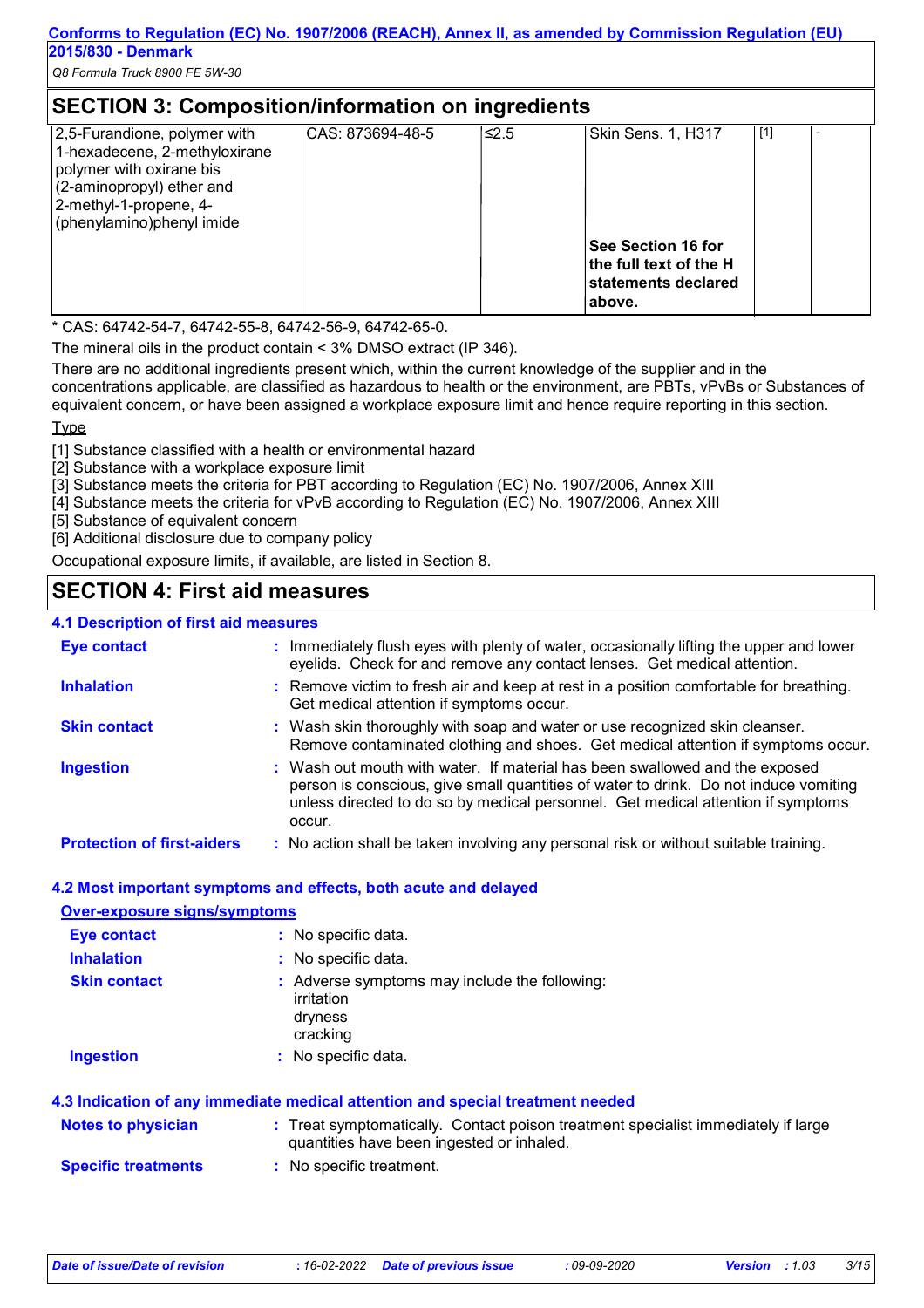## **SECTION 5: Firefighting measures**

| 5.1 Extinguishing media                                  |                                                                                                                                                                                                                                                                                                                                                                       |  |  |  |
|----------------------------------------------------------|-----------------------------------------------------------------------------------------------------------------------------------------------------------------------------------------------------------------------------------------------------------------------------------------------------------------------------------------------------------------------|--|--|--|
| <b>Suitable extinguishing</b><br>media                   | : Use dry chemical, $CO2$ , alcohol-resistant foam or water spray (fog).                                                                                                                                                                                                                                                                                              |  |  |  |
| <b>Unsuitable extinguishing</b><br>media                 | : Do not use water jet.                                                                                                                                                                                                                                                                                                                                               |  |  |  |
|                                                          | 5.2 Special hazards arising from the substance or mixture                                                                                                                                                                                                                                                                                                             |  |  |  |
| <b>Hazards from the</b><br>substance or mixture          | : In a fire or if heated, a pressure increase will occur and the container may burst.                                                                                                                                                                                                                                                                                 |  |  |  |
| <b>Hazardous combustion</b><br>products                  | : Decomposition products may include the following materials:<br>carbon dioxide<br>carbon monoxide                                                                                                                                                                                                                                                                    |  |  |  |
| <b>5.3 Advice for firefighters</b>                       |                                                                                                                                                                                                                                                                                                                                                                       |  |  |  |
| <b>Special protective actions</b><br>for fire-fighters   | : Promptly isolate the scene by removing all persons from the vicinity of the incident if<br>there is a fire. No action shall be taken involving any personal risk or without<br>suitable training.                                                                                                                                                                   |  |  |  |
| <b>Special protective</b><br>equipment for fire-fighters | : Fire-fighters should wear appropriate protective equipment and self-contained<br>breathing apparatus (SCBA) with a full face-piece operated in positive pressure<br>mode. Clothing for fire-fighters (including helmets, protective boots and gloves)<br>conforming to European standard EN 469 will provide a basic level of protection for<br>chemical incidents. |  |  |  |

## **SECTION 6: Accidental release measures**

#### **6.1 Personal precautions, protective equipment and emergency procedures**

| For non-emergency<br>personnel                            | : No action shall be taken involving any personal risk or without suitable training.<br>Evacuate surrounding areas. Keep unnecessary and unprotected personnel from<br>entering. Do not touch or walk through spilled material. Put on appropriate<br>personal protective equipment.                                                                                                                                                                                           |
|-----------------------------------------------------------|--------------------------------------------------------------------------------------------------------------------------------------------------------------------------------------------------------------------------------------------------------------------------------------------------------------------------------------------------------------------------------------------------------------------------------------------------------------------------------|
|                                                           | For emergency responders : If specialized clothing is required to deal with the spillage, take note of any<br>information in Section 8 on suitable and unsuitable materials. See also the<br>information in "For non-emergency personnel".                                                                                                                                                                                                                                     |
| <b>6.2 Environmental</b><br>precautions                   | : Avoid dispersal of spilled material and runoff and contact with soil, waterways,<br>drains and sewers. Inform the relevant authorities if the product has caused<br>environmental pollution (sewers, waterways, soil or air).                                                                                                                                                                                                                                                |
| 6.3 Methods and materials for containment and cleaning up |                                                                                                                                                                                                                                                                                                                                                                                                                                                                                |
| <b>Small spill</b>                                        | : Stop leak if without risk. Move containers from spill area. Dilute with water and mop<br>up if water-soluble. Alternatively, or if water-insoluble, absorb with an inert dry<br>material and place in an appropriate waste disposal container. Dispose of via a<br>licensed waste disposal contractor.                                                                                                                                                                       |
| <b>Large spill</b>                                        | : Stop leak if without risk. Move containers from spill area. Prevent entry into sewers,<br>water courses, basements or confined areas. Wash spillages into an effluent<br>treatment plant or proceed as follows. Contain and collect spillage with non-<br>combustible, absorbent material e.g. sand, earth, vermiculite or diatomaceous earth<br>and place in container for disposal according to local regulations. Dispose of via a<br>licensed waste disposal contractor. |
| <b>6.4 Reference to other</b><br><b>sections</b>          | : See Section 1 for emergency contact information.<br>See Section 8 for information on appropriate personal protective equipment.<br>See Section 13 for additional waste treatment information.                                                                                                                                                                                                                                                                                |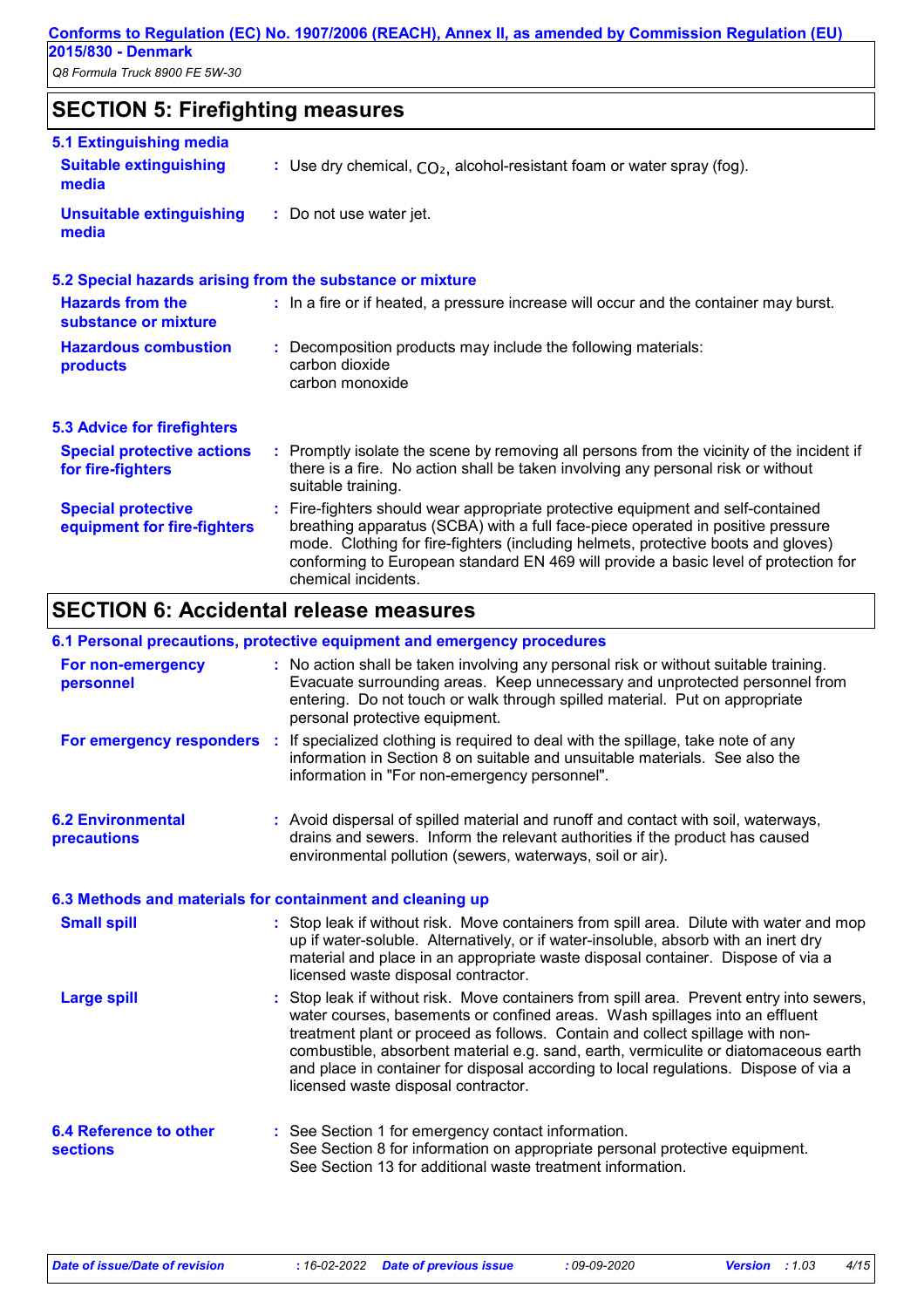**Conforms to Regulation (EC) No. 1907/2006 (REACH), Annex II, as amended by Commission Regulation (EU) 2015/830 - Denmark**

*Q8 Formula Truck 8900 FE 5W-30*

**Advice on general** 

## **SECTION 7: Handling and storage**

The information in this section contains generic advice and guidance. The list of Identified Uses in Section 1 should be consulted for any available use-specific information provided in the Exposure Scenario(s).

#### **7.1 Precautions for safe handling**

| <b>Protective measures</b>  | : Put on appropriate personal protective equipment (see Section 8).                 |
|-----------------------------|-------------------------------------------------------------------------------------|
| <b>Advice on general</b>    | : Eating, drinking and smoking should be prohibited in areas where this material is |
| <b>occupational hygiene</b> | handled, stored and processed. Workers should wash hands and face before            |

handled, stored and processed. Workers should wash hands and face before eating, drinking and smoking. Remove contaminated clothing and protective equipment before entering eating areas. See also Section 8 for additional information on hygiene measures.

#### **7.2 Conditions for safe storage, including any incompatibilities**

Store in accordance with local regulations. Store in original container protected from direct sunlight in a dry, cool and well-ventilated area, away from incompatible materials (see Section 10) and food and drink. Keep container tightly closed and sealed until ready for use. Containers that have been opened must be carefully resealed and kept upright to prevent leakage. Do not store in unlabeled containers. Use appropriate containment to avoid environmental contamination. See Section 10 for incompatible materials before handling or use.

#### **7.3 Specific end use(s)**

: Not available.

**Recommendations : Industrial sector specific : solutions**

### : Not available.

## **SECTION 8: Exposure controls/personal protection**

The information in this section contains generic advice and guidance. Information is provided based on typical anticipated uses of the product. Additional measures might be required for bulk handling or other uses that could significantly increase worker exposure or environmental releases.

#### **8.1 Control parameters**

#### **Occupational exposure limits**

| <b>Product/ingredient name</b>                                                                                                                                    | <b>Exposure limit values</b>                                                                                                                                                                                                                                                                                                                                                                                                                                                                                        |  |  |  |
|-------------------------------------------------------------------------------------------------------------------------------------------------------------------|---------------------------------------------------------------------------------------------------------------------------------------------------------------------------------------------------------------------------------------------------------------------------------------------------------------------------------------------------------------------------------------------------------------------------------------------------------------------------------------------------------------------|--|--|--|
| Lubricating oils (petroleum), C20-50,<br>hydrotreated neutral oil-based<br>Lubricating oils (petroleum), C20-50,<br>hydrotreated neutral oil-based<br>Mineral oil | <b>Working Environment Authority (Denmark, 2/2021).</b><br>TWA: 1 mg/m <sup>3</sup> 8 hours. Form: mist and particles<br><b>Working Environment Authority (Denmark, 2/2021).</b><br>TWA: 1 mg/m <sup>3</sup> 8 hours. Form: mist and particles<br><b>Working Environment Authority (Denmark, 10/2012).</b><br>TWA: 1 mg/m <sup>3</sup> 8 hours. Form: mist and particles                                                                                                                                            |  |  |  |
| <b>Recommended monitoring</b><br>procedures                                                                                                                       | If this product contains ingredients with exposure limits, personal, workplace<br>atmosphere or biological monitoring may be required to determine the effectiveness<br>of the ventilation or other control measures and/or the necessity to use respiratory<br>protective equipment. Reference should be made to monitoring standards, such as<br>the following: European Standard EN 689 (Workplace atmospheres - Guidance for<br>the assessment of exposure by inhalation to chemical agents for comparison with |  |  |  |

limit values and measurement strategy) European Standard EN 14042 (Workplace atmospheres - Guide for the application and use of procedures for the assessment of exposure to chemical and biological agents) European Standard EN 482 (Workplace atmospheres - General requirements for the performance of procedures for the measurement of chemical agents) Reference to national guidance documents for methods for the determination of hazardous substances will also be required.

#### **DNELs/DMELs**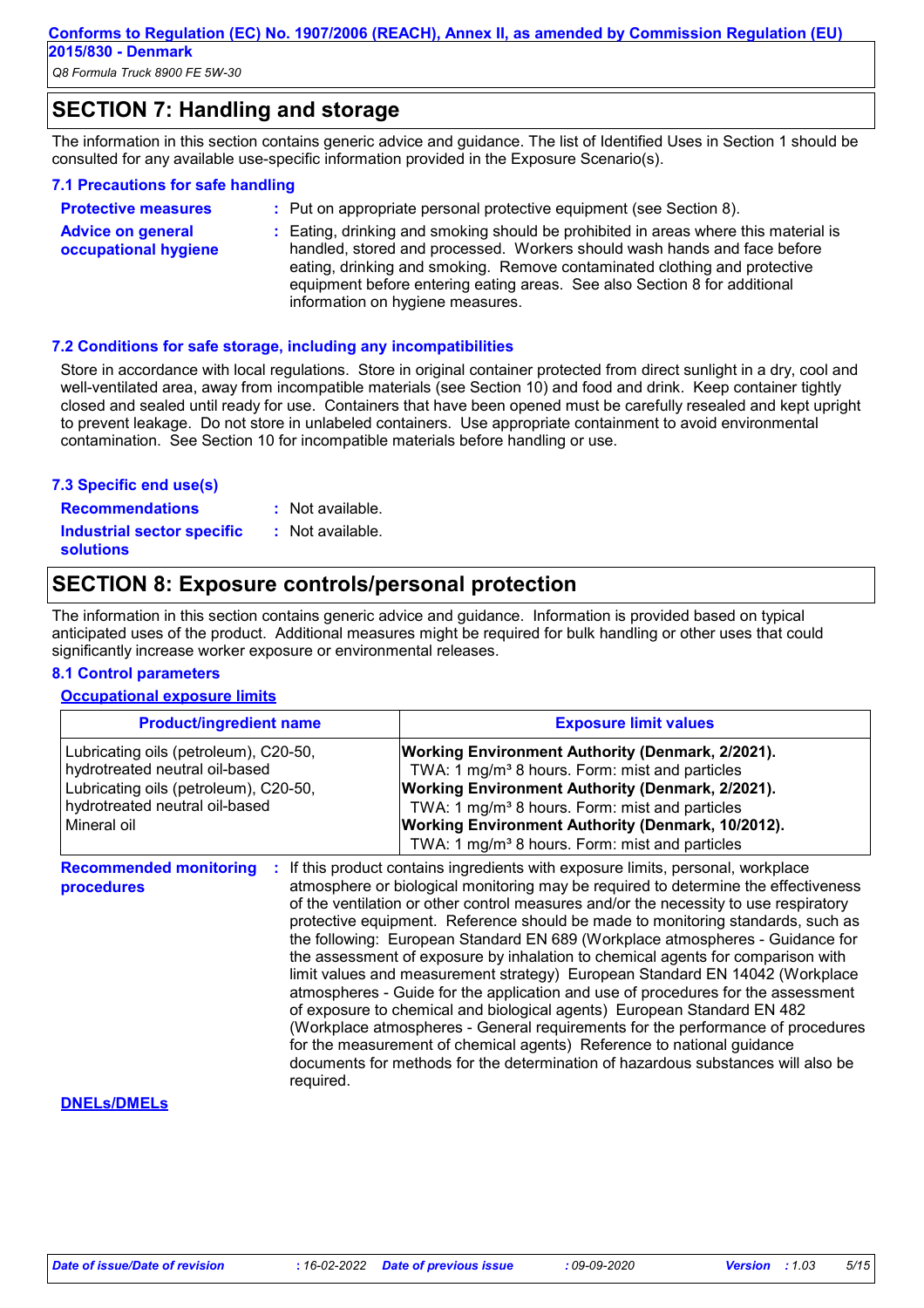## **SECTION 8: Exposure controls/personal protection**

| <b>Product/ingredient name</b>                                                                  | <b>Type</b>                | <b>Exposure</b>                        | <b>Value</b>                                        | <b>Population</b>                | <b>Effects</b> |
|-------------------------------------------------------------------------------------------------|----------------------------|----------------------------------------|-----------------------------------------------------|----------------------------------|----------------|
| reaction mass of isomers of:<br>C7-9-alkyl 3-(3,5-di-tert-butyl-<br>4-hydroxyphenyl) propionate | <b>DNEL</b>                | Long term Oral                         | $0.16$ mg/<br>kg bw/day                             | General<br>population            | Systemic       |
|                                                                                                 | <b>DNEL</b>                | Long term Dermal                       | $0.22$ mg/<br>kg bw/day                             | Workers                          | Systemic       |
|                                                                                                 | <b>DNEL</b>                | Long term Dermal                       | $0.33$ mg/<br>kg bw/day                             | General<br>population            | Systemic       |
|                                                                                                 | <b>DNEL</b>                | Long term<br>Inhalation                | $0.74$ mg/m <sup>3</sup>                            | General<br>population            | Systemic       |
|                                                                                                 | <b>DNEL</b>                | Long term<br>Inhalation                | 2.33 mg/m <sup>3</sup>                              | Workers                          | Systemic       |
|                                                                                                 | <b>DNEL</b>                | Short term Dermal                      | 20 mg/kg<br>bw/day                                  | Workers                          | Systemic       |
|                                                                                                 | <b>DNEL</b>                | Short term Oral                        | 50 mg/kg<br>bw/day                                  | General<br>population            | Systemic       |
|                                                                                                 | <b>DNEL</b>                | Short term Dermal                      | $50$ mg/kg<br>bw/day                                | General<br>population            | Systemic       |
|                                                                                                 | <b>DNEL</b>                | Short term<br>Inhalation               | $875$ mg/m <sup>3</sup>                             | General<br>population            | Systemic       |
|                                                                                                 | <b>DNEL</b>                | Short term<br>Inhalation               | 1750 mg/<br>m <sup>3</sup>                          | Workers                          | Systemic       |
|                                                                                                 | <b>DNEL</b>                | Long term Dermal                       | $0.006$ mg/<br>cm <sup>2</sup>                      | Workers                          | Local          |
|                                                                                                 | <b>DNEL</b><br><b>DNEL</b> | Short term Dermal<br>Short term Dermal | 1 mg/cm <sup>2</sup><br>8.33 mg/<br>cm <sup>2</sup> | Workers<br>General<br>population | Local<br>Local |

#### **PNECs**

No PNECs available.

**8.2 Exposure controls**

| <b>Appropriate engineering</b><br><b>controls</b> | : Good general ventilation should be sufficient to control worker exposure to airborne<br>contaminants.                                                                                                                                                                                                                                                                                           |
|---------------------------------------------------|---------------------------------------------------------------------------------------------------------------------------------------------------------------------------------------------------------------------------------------------------------------------------------------------------------------------------------------------------------------------------------------------------|
| <b>Individual protection measures</b>             |                                                                                                                                                                                                                                                                                                                                                                                                   |
| <b>Hygiene measures</b>                           | : Wash hands, forearms and face thoroughly after handling chemical products,<br>before eating, smoking and using the lavatory and at the end of the working period.<br>Appropriate techniques should be used to remove potentially contaminated clothing.<br>Wash contaminated clothing before reusing. Ensure that eyewash stations and<br>safety showers are close to the workstation location. |
| <b>Eye/face protection</b>                        | : Safety eyewear complying with an approved standard should be used when a risk<br>assessment indicates this is necessary to avoid exposure to liquid splashes, mists,<br>gases or dusts. If contact is possible, the following protection should be worn,<br>unless the assessment indicates a higher degree of protection: safety glasses with<br>side-shields.                                 |
| <b>Skin protection</b>                            |                                                                                                                                                                                                                                                                                                                                                                                                   |
| <b>Hand protection</b>                            | : Chemical-resistant, impervious gloves complying with an approved standard should<br>be worn at all times when handling chemical products if a risk assessment indicates<br>this is necessary. Wear suitable gloves tested to EN374. Recommended: < 1<br>hour (breakthrough time): nitrile rubber 0.17 mm.                                                                                       |
| <b>Body protection</b>                            | : Personal protective equipment for the body should be selected based on the task<br>being performed and the risks involved and should be approved by a specialist<br>before handling this product.                                                                                                                                                                                               |
| <b>Other skin protection</b>                      | : Appropriate footwear and any additional skin protection measures should be<br>selected based on the task being performed and the risks involved and should be<br>approved by a specialist before handling this product.                                                                                                                                                                         |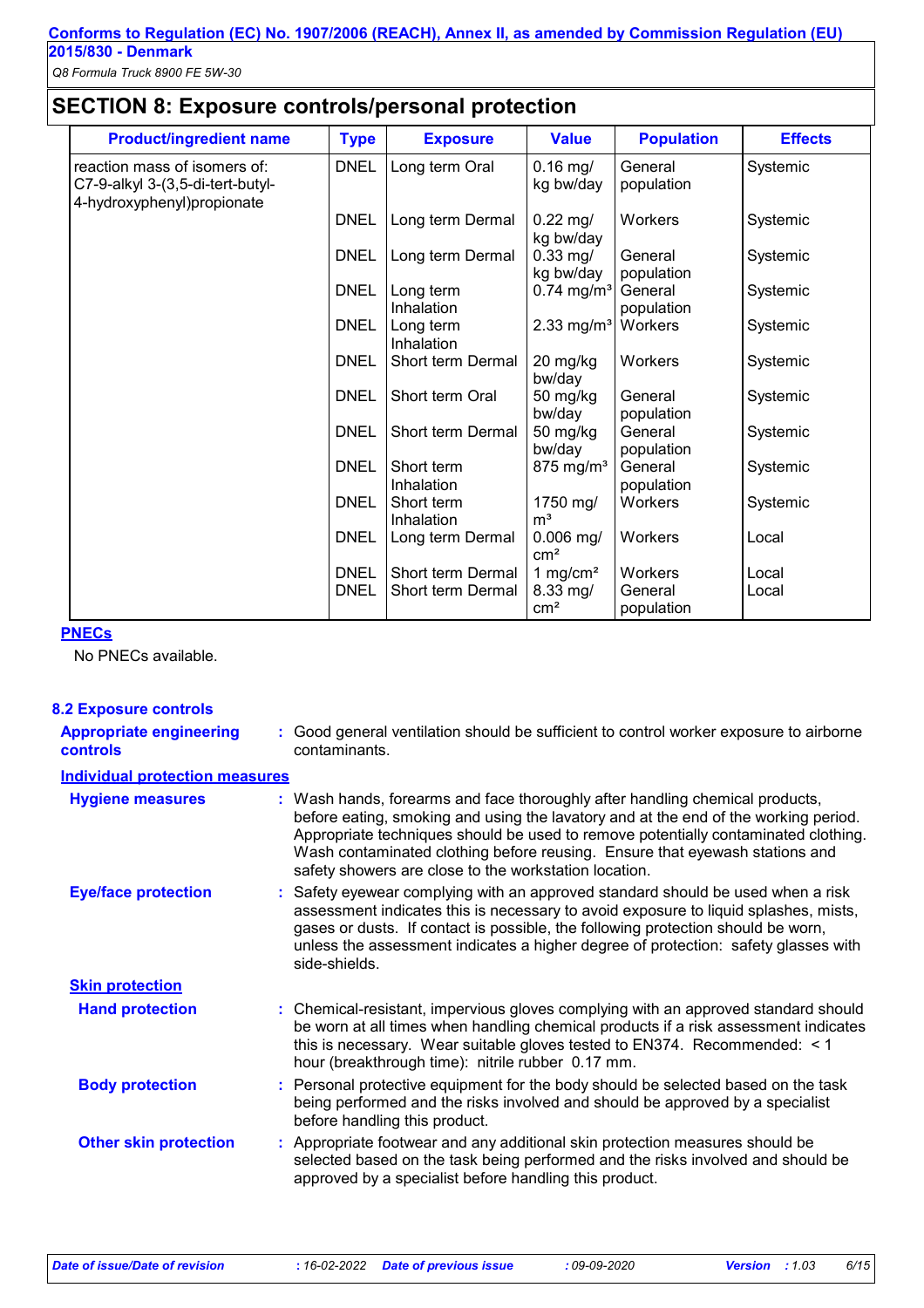## **SECTION 8: Exposure controls/personal protection**

| <b>Respiratory protection</b>                    | : Based on the hazard and potential for exposure, select a respirator that meets the<br>appropriate standard or certification. Respirators must be used according to a<br>respiratory protection program to ensure proper fitting, training, and other important<br>aspects of use. Recommended: Boiling point > 65 °C: A1; Boiling point < 65 °C:<br>AX1; Hot material: A1P2. |
|--------------------------------------------------|--------------------------------------------------------------------------------------------------------------------------------------------------------------------------------------------------------------------------------------------------------------------------------------------------------------------------------------------------------------------------------|
| <b>Environmental exposure</b><br><b>controls</b> | : Emissions from ventilation or work process equipment should be checked to<br>ensure they comply with the requirements of environmental protection legislation.<br>In some cases, fume scrubbers, filters or engineering modifications to the process<br>equipment will be necessary to reduce emissions to acceptable levels.                                                |

## **SECTION 9: Physical and chemical properties**

| 9.1 Information on basic physical and chemical properties          |    |                                                                   |
|--------------------------------------------------------------------|----|-------------------------------------------------------------------|
| <b>Appearance</b>                                                  |    |                                                                   |
| <b>Physical state</b>                                              |    | : Liquid. [Oily liquid.]                                          |
| <b>Appearance</b>                                                  |    | : Clear.                                                          |
| <b>Color</b>                                                       |    | : Brown.                                                          |
| <b>Odor</b>                                                        |    | Slight                                                            |
| <b>Odor threshold</b>                                              |    | : Not available.                                                  |
| <b>Melting point/freezing point</b>                                |    | $: -42^{\circ}$ C                                                 |
| <b>Initial boiling point and</b><br>boiling range                  |    | : $>300^{\circ}$ C ( $>572^{\circ}$ F)                            |
| <b>Flammability (solid, gas)</b>                                   |    | : Not applicable.                                                 |
| <b>Upper/lower flammability or</b><br>explosive limits             |    | : Not available.                                                  |
| <b>Flash point</b>                                                 |    | : Open cup: >200°C (>392°F) [ASTM D92.]                           |
| <b>Auto-ignition temperature</b>                                   | t. | >300°C (>572°F)                                                   |
| <b>Decomposition temperature</b>                                   | t. | $>300^{\circ}$ C                                                  |
| pH                                                                 |    | : Not applicable.                                                 |
| <b>Viscosity (40°C)</b>                                            |    | $: 71.8$ cSt                                                      |
| Viscosity (100°C)                                                  |    | : 12.3 cSt                                                        |
| <b>Solubility(ies)</b>                                             |    | : Insoluble in the following materials: cold water and hot water. |
| <b>Partition coefficient: n-octanol/: Not applicable.</b><br>water |    |                                                                   |
| <b>Vapor pressure</b>                                              |    | : < 0.01 kPa $($ < 0.075006 mm Hg)                                |
| <b>Evaporation rate</b>                                            |    | $:$ Not available.                                                |
| <b>Density</b>                                                     |    | : $0.85$ g/cm <sup>3</sup> [15°C (59°F)]                          |
| <b>Vapor density</b>                                               |    | : Not available.                                                  |
| <b>Explosive properties</b>                                        |    | : Not applicable.                                                 |
| <b>Oxidizing properties</b>                                        |    | : Not applicable.                                                 |
| <b>Particle characteristics</b>                                    |    |                                                                   |
| <b>Median particle size</b>                                        |    | : Not applicable.                                                 |
| 9.2 Other information                                              |    |                                                                   |
| <b>Vapor pressure</b>                                              |    | : $< 0.01$ kPa                                                    |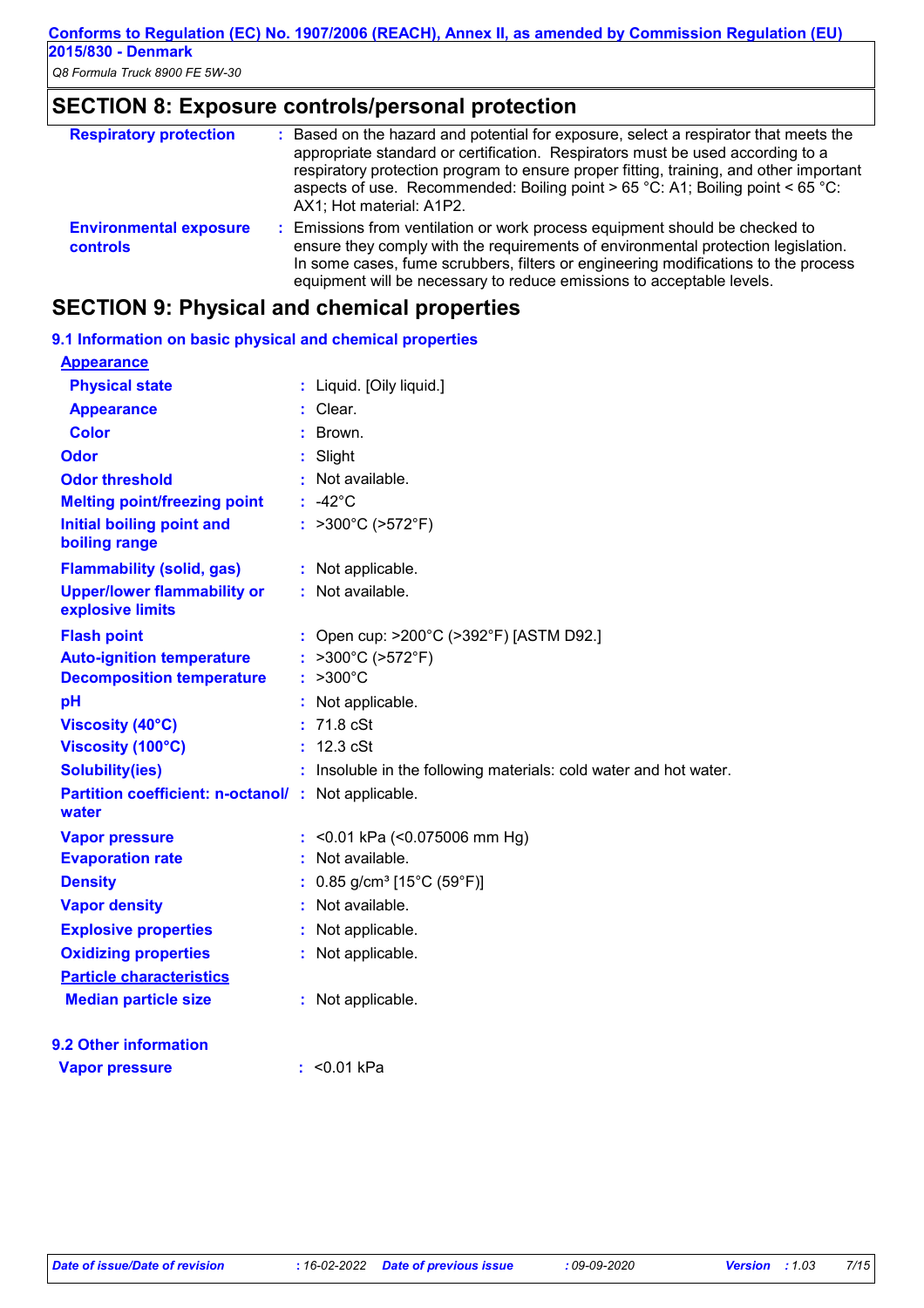## **SECTION 10: Stability and reactivity**

| <b>10.1 Reactivity</b>                            | : No specific test data related to reactivity available for this product or its ingredients.              |
|---------------------------------------------------|-----------------------------------------------------------------------------------------------------------|
| <b>10.2 Chemical stability</b>                    | : The product is stable.                                                                                  |
| <b>10.3 Possibility of</b><br>hazardous reactions | : Under normal conditions of storage and use, hazardous reactions will not occur.                         |
| <b>10.4 Conditions to avoid</b>                   | : No specific data.                                                                                       |
| <b>10.5 Incompatible materials</b>                | : Reactive or incompatible with the following materials:<br>Strong oxidizing materials                    |
| <b>10.6 Hazardous</b><br>decomposition products   | : Under normal conditions of storage and use, hazardous decomposition products<br>should not be produced. |

## **SECTION 11: Toxicological information**

### **11.1 Information on toxicological effects**

#### **Acute toxicity**

| <b>Product/ingredient name</b>                                             | <b>Result</b>                                   | <b>Species</b>               | <b>Dose</b>                | <b>Exposure</b>                                      |
|----------------------------------------------------------------------------|-------------------------------------------------|------------------------------|----------------------------|------------------------------------------------------|
| Lubricating oils (petroleum),<br>C20-50, hydrotreated<br>neutral oil-based | LD50 Dermal                                     | Rabbit                       | >2000 mg/kg                |                                                      |
| Mineral oil                                                                | LD50 Oral<br>LC50 Inhalation Dusts and<br>mists | Rat<br>Rat - Male,<br>Female | >2000 mg/kg<br>$5.53$ mg/l | l 4 hours                                            |
|                                                                            | LD50 Dermal<br>LD50 Oral                        | Rabbit<br>Rat                | >5000 mg/kg<br>>5000 mg/kg | $\overline{\phantom{0}}$<br>$\overline{\phantom{0}}$ |

**Conclusion/Summary :** Not available.

#### **Acute toxicity estimates**

| <b>Product/ingredient name</b> | Oral (mg/<br>kg) | <b>Dermal</b><br>(mg/kg) | (gases)<br>(ppm) | (vapors)<br>(mg/l) | Inhalation   Inhalation   Inhalation<br><b>(dusts)</b><br>and mists)<br>(mg/l) |
|--------------------------------|------------------|--------------------------|------------------|--------------------|--------------------------------------------------------------------------------|
| Mineral oil                    | N/A              | N/A                      | N/A              | N/A                | 5.53                                                                           |

**Irritation/Corrosion**

| <b>Product/ingredient name</b> | <b>Result</b>                         | <b>Species</b> | <b>Score</b> | <b>Exposure</b> | <b>Observation</b> |
|--------------------------------|---------------------------------------|----------------|--------------|-----------------|--------------------|
| Mineral oil                    | Skin - Erythema/Eschar                | Rabbit         | 0.17         | 72 hours        | 7 days             |
|                                | Skin - Edema                          | Rabbit         |              | 72 hours        | 7 days             |
|                                | Eyes - Iris lesion                    | Rabbit         |              | 148 hours       | 72 hours           |
|                                | Eyes - Redness of the<br>conjunctivae | Rabbit         | 0.33         | 148 hours       | 72 hours           |

**Conclusion/Summary :** Not available.

**Sensitization**

| <b>Product/ingredient name</b> | <b>Route of</b><br>exposure | <b>Species</b> | <b>Result</b>   |
|--------------------------------|-----------------------------|----------------|-----------------|
| l Mineral oil                  | skin                        | Guinea pig     | Not sensitizing |

**Conclusion/Summary :** Not available.

#### **Mutagenicity**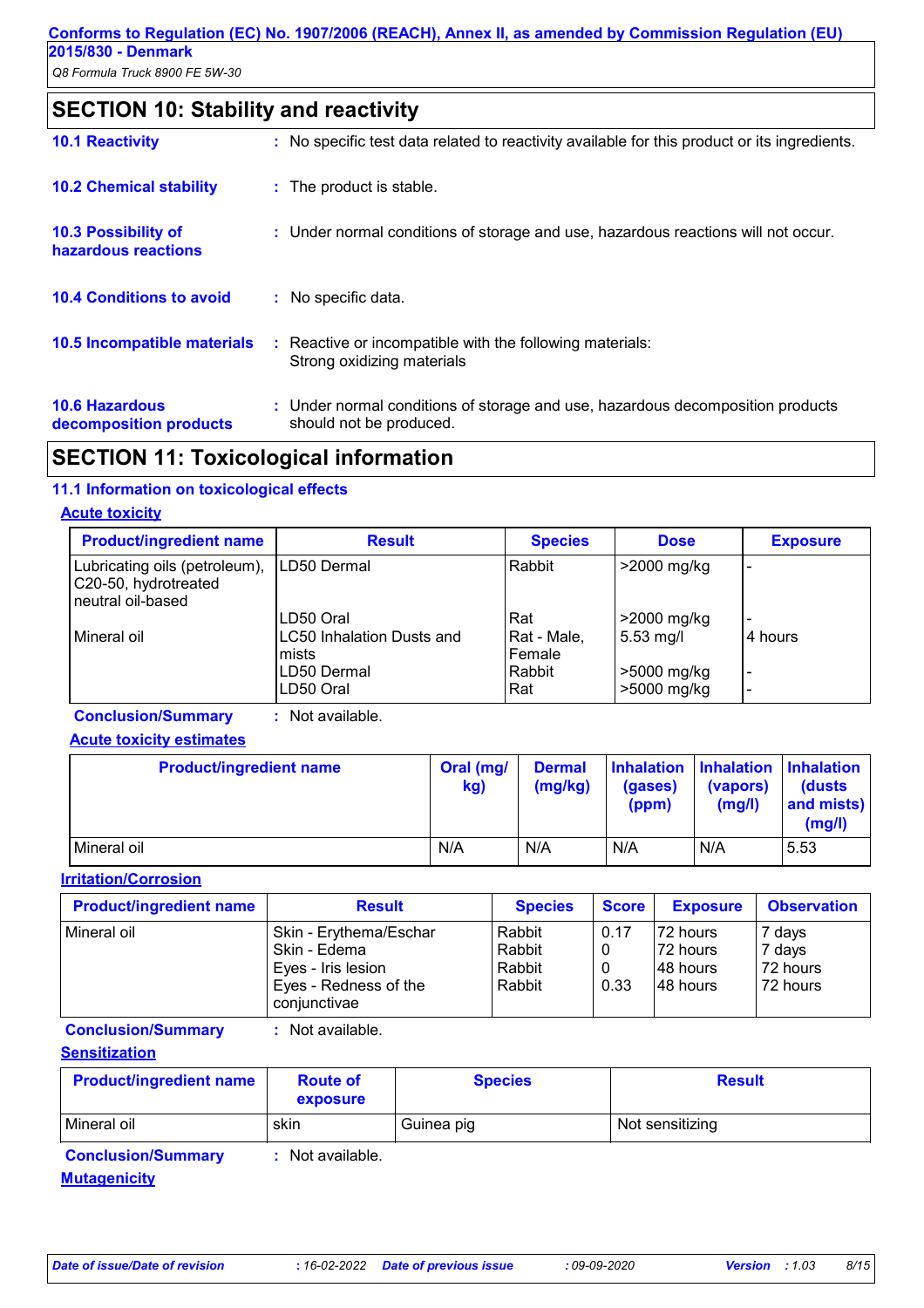## **SECTION 11: Toxicological information**

| <b>Product/ingredient name</b> | Test                                              | <b>Experiment</b>                                                 | <b>Result</b> |
|--------------------------------|---------------------------------------------------|-------------------------------------------------------------------|---------------|
| Mineral oil                    | 474 Mammalian<br>Erythrocyte<br>Micronucleus Test | Experiment: In vivo<br>Subject: Mammalian-Animal<br>Cell: Somatic | Negative      |

**Conclusion/Summary :** Not available.

#### **Carcinogenicity**

| <b>Product/ingredient name</b> | Result                 | Species        | <b>Dose</b> | <b>Exposure</b> |
|--------------------------------|------------------------|----------------|-------------|-----------------|
| Mineral oil                    | Negative - Dermal - TC | Mouse - Female |             | 78 weeks        |

**Conclusion/Summary :** Not available.

#### **Reproductive toxicity**

| <b>Product/ingredient name</b> | <b>Maternal</b><br>toxicity | <b>Fertility</b> | <b>Development</b><br>toxin | <b>Species</b>             | <b>Dose</b>      | <b>Exposure</b> |
|--------------------------------|-----------------------------|------------------|-----------------------------|----------------------------|------------------|-----------------|
| Mineral oil                    | Negative                    | Negative         | Negative                    | Rat - Male, Female   Oral: | 1000 mg/<br>Ikg. |                 |

#### **Conclusion/Summary :** Not available.

#### **Teratogenicity**

| <b>Product/ingredient name</b> | Result            | <b>Species</b> | <b>Dose</b> | <b>Exposure</b> |
|--------------------------------|-------------------|----------------|-------------|-----------------|
| Mineral oil                    | Negative - Dermal | Rat            | 2000 mg/kg  | 7 days per week |
| .                              | .<br>.            |                |             |                 |

#### **Conclusion/Summary :** Not available. **Specific target organ toxicity (single exposure)**

Not available.

#### **Specific target organ toxicity (repeated exposure)**

Not available.

#### **Aspiration hazard**

| <b>Product/ingredient name</b>                                           | <b>Result</b>                         |  |
|--------------------------------------------------------------------------|---------------------------------------|--|
| Lubricating oils (petroleum), C20-50, hydrotreated neutral oil-<br>based | <b>ASPIRATION HAZARD - Category 1</b> |  |

#### **:** Not available. **Information on the likely**

**routes of exposure**

**Potential acute health effects**

| Eye contact         | : No known significant effects or critical hazards.             |
|---------------------|-----------------------------------------------------------------|
| <b>Inhalation</b>   | : No known significant effects or critical hazards.             |
| <b>Skin contact</b> | : Defatting to the skin. May cause skin dryness and irritation. |
| <b>Ingestion</b>    | : No known significant effects or critical hazards.             |

#### **Symptoms related to the physical, chemical and toxicological characteristics**

| <b>Eye contact</b>  | : No specific data.                                                                |
|---------------------|------------------------------------------------------------------------------------|
| <b>Inhalation</b>   | : No specific data.                                                                |
| <b>Skin contact</b> | : Adverse symptoms may include the following:<br>irritation<br>dryness<br>cracking |
| Ingestion           | : No specific data.                                                                |

#### **Delayed and immediate effects and also chronic effects from short and long term exposure**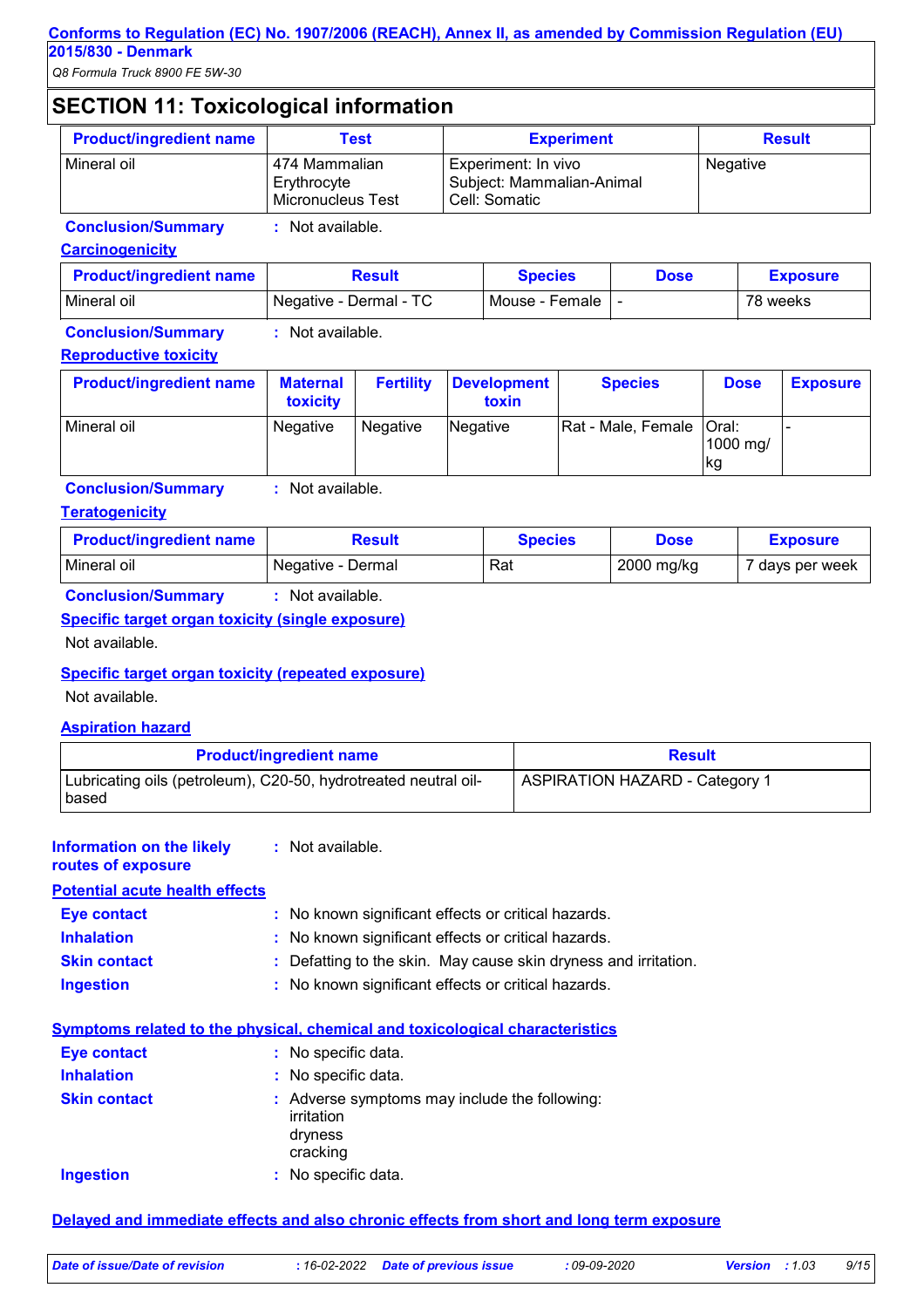## **SECTION 11: Toxicological information**

| <b>Short term exposure</b>            |                      |
|---------------------------------------|----------------------|
| <b>Potential immediate</b><br>effects | $\pm$ Not available. |
| <b>Potential delayed effects</b>      | : Not available.     |
| Long term exposure                    |                      |
| <b>Potential immediate</b><br>effects | $:$ Not available.   |
|                                       |                      |

**Potential delayed effects :** Not available.

## **Potential chronic health effects**

| <b>Product/ingredient name</b> | <b>Result</b>                                                                                            | <b>Species</b>        | <b>Dose</b>              | <b>Exposure</b>              |  |
|--------------------------------|----------------------------------------------------------------------------------------------------------|-----------------------|--------------------------|------------------------------|--|
| Mineral oil                    | Sub-chronic NOAEL Oral                                                                                   | Rat - Male,<br>Female | $≥2000$ mg/kg            | 13 weeks; 5<br>days per week |  |
|                                | Sub-acute LOAEL Oral                                                                                     | Rat - Male            | $125 \text{ mg/kg}$      | 13 weeks; 5<br>hours per day |  |
|                                | Sub-acute NOAEL Inhalation<br>Vapor                                                                      | Rat - Male            | $>980$ mg/m <sup>3</sup> | 4 weeks; 5 days<br>per week  |  |
| <b>Conclusion/Summary</b>      | : Not available.                                                                                         |                       |                          |                              |  |
| <b>General</b>                 | Prolonged or repeated contact can defat the skin and lead to irritation, cracking and/<br>or dermatitis. |                       |                          |                              |  |
| <b>Carcinogenicity</b>         | : No known significant effects or critical hazards.                                                      |                       |                          |                              |  |
| <b>Mutagenicity</b>            | : No known significant effects or critical hazards.                                                      |                       |                          |                              |  |
| <b>Teratogenicity</b>          | : No known significant effects or critical hazards.                                                      |                       |                          |                              |  |
| <b>Developmental effects</b>   | : No known significant effects or critical hazards.                                                      |                       |                          |                              |  |
| <b>Fertility effects</b>       | : No known significant effects or critical hazards.                                                      |                       |                          |                              |  |

#### **Other information :**

: Not available.

## **SECTION 12: Ecological information**

#### **12.1 Toxicity**

| $IC50 > 100$ mg/l<br>Fish<br>96 hours<br>Acute NEL >100 mg/l Fresh water<br>72 hours<br>Algae<br>Acute NEL >10000 mg/l Fresh water<br>Daphnia - Daphnia Magma<br>48 hours<br>Fish - Pimephales promelas<br>Acute NEL ≥100 mg/l Fresh water<br>96 hours<br>Chronic NEL 10 mg/l Fresh water<br>Daphnia - Daphnia magna<br>21 days | <b>Product/ingredient name</b>                                             | <b>Result</b> | <b>Species</b> | <b>Exposure</b> |
|---------------------------------------------------------------------------------------------------------------------------------------------------------------------------------------------------------------------------------------------------------------------------------------------------------------------------------|----------------------------------------------------------------------------|---------------|----------------|-----------------|
|                                                                                                                                                                                                                                                                                                                                 | Lubricating oils (petroleum),<br>C20-50, hydrotreated<br>neutral oil-based |               |                |                 |
|                                                                                                                                                                                                                                                                                                                                 | Mineral oil                                                                |               |                |                 |

**Conclusion/Summary :** Not available.

#### **12.2 Persistence and degradability**

| <b>Product/ingredient name</b>                                               | <b>Test</b>              | <b>Result</b>  |                   | <b>Dose</b> | <b>Inoculum</b>         |
|------------------------------------------------------------------------------|--------------------------|----------------|-------------------|-------------|-------------------------|
| Lubricating oils (petroleum),<br>C20-50, hydrotreated<br>l neutral oil-based | OECD 301B                | 49 % - 28 days |                   |             |                         |
| <b>Conclusion/Summary</b>                                                    | : Not available.         |                |                   |             |                         |
| <b>Product/ingredient name</b>                                               | <b>Aquatic half-life</b> |                | <b>Photolysis</b> |             | <b>Biodegradability</b> |
| Lubricating oils (petroleum),<br>C20-50, hydrotreated<br>l neutral oil-based |                          |                |                   |             | <b>Inherent</b>         |
| l Mineral oil                                                                |                          |                |                   |             | Inherent                |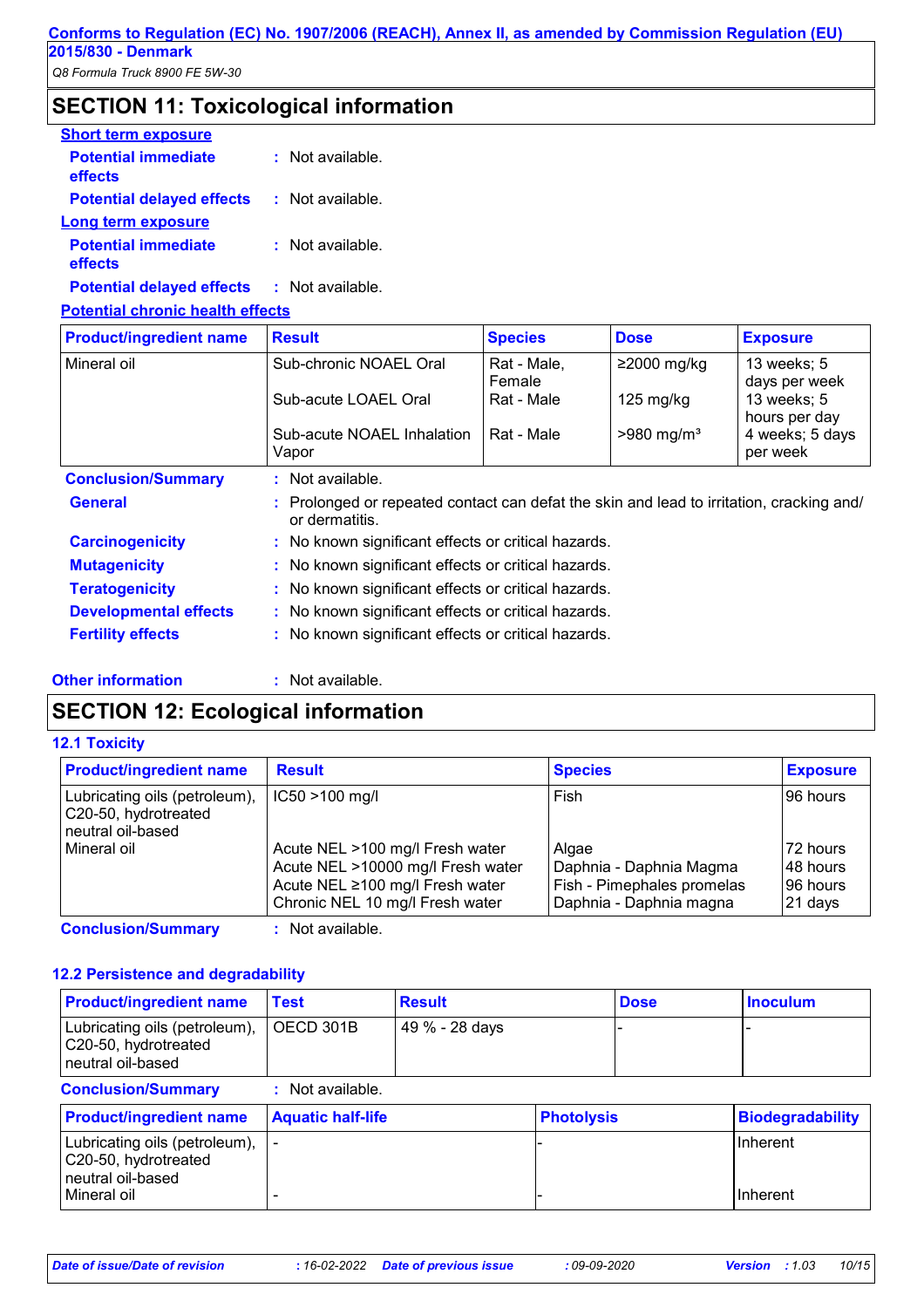## **SECTION 12: Ecological information**

#### **12.3 Bioaccumulative potential**

| <b>Product/ingredient name</b>                                                                          | LogP <sub>ow</sub> | <b>BCF</b> | <b>Potential</b> |
|---------------------------------------------------------------------------------------------------------|--------------------|------------|------------------|
| Lubricating oils (petroleum),<br>C20-50, hydrotreated<br>neutral oil-based                              | ∣>ճ                |            | high             |
| Lubricating oils (petroleum),<br>C20-50, hydrotreated<br>neutral oil-based                              | I >6               |            | high             |
| reaction mass of isomers of: 19.2<br>C7-9-alkyl 3-(3,5-di-tert-<br>butyl-4-hydroxyphenyl)<br>propionate |                    | 260        | low              |

| <b>12.4 Mobility in soil</b>                            |                  |
|---------------------------------------------------------|------------------|
| <b>Soil/water partition</b><br><b>coefficient (Koc)</b> | : Not available. |
| <b>Mobility</b>                                         | : Not available. |

#### **12.5 Results of PBT and vPvB assessment**

This mixture does not contain any substances that are assessed to be a PBT or a vPvB.

**12.6 Other adverse effects** : No known significant effects or critical hazards.

## **SECTION 13: Disposal considerations**

The information in this section contains generic advice and guidance. The list of Identified Uses in Section 1 should be consulted for any available use-specific information provided in the Exposure Scenario(s).

#### **13.1 Waste treatment methods**

## **Product**

| <b>Methods of disposal</b> | : The generation of waste should be avoided or minimized wherever possible.<br>Disposal of this product, solutions and any by-products should at all times comply<br>with the requirements of environmental protection and waste disposal legislation<br>and any regional local authority requirements. Dispose of surplus and non-<br>recyclable products via a licensed waste disposal contractor. Waste should not be<br>disposed of untreated to the sewer unless fully compliant with the requirements of |
|----------------------------|----------------------------------------------------------------------------------------------------------------------------------------------------------------------------------------------------------------------------------------------------------------------------------------------------------------------------------------------------------------------------------------------------------------------------------------------------------------------------------------------------------------|
|                            | all authorities with jurisdiction.                                                                                                                                                                                                                                                                                                                                                                                                                                                                             |

**Hazardous waste :** Yes.

#### **European waste catalogue (EWC)**

| <b>Waste code</b>          | <b>Waste designation</b>                                                                                                                                                                                                                    |
|----------------------------|---------------------------------------------------------------------------------------------------------------------------------------------------------------------------------------------------------------------------------------------|
| 13 02 05*                  | mineral-based non-chlorinated engine, gear and lubricating oils                                                                                                                                                                             |
| <b>Packaging</b>           |                                                                                                                                                                                                                                             |
| <b>Methods of disposal</b> | : The generation of waste should be avoided or minimized wherever possible. Waste<br>packaging should be recycled. Incineration or landfill should only be considered<br>when recycling is not feasible.                                    |
| <b>Special precautions</b> | : This material and its container must be disposed of in a safe way. Empty containers<br>or liners may retain some product residues. Avoid dispersal of spilled material and<br>runoff and contact with soil, waterways, drains and sewers. |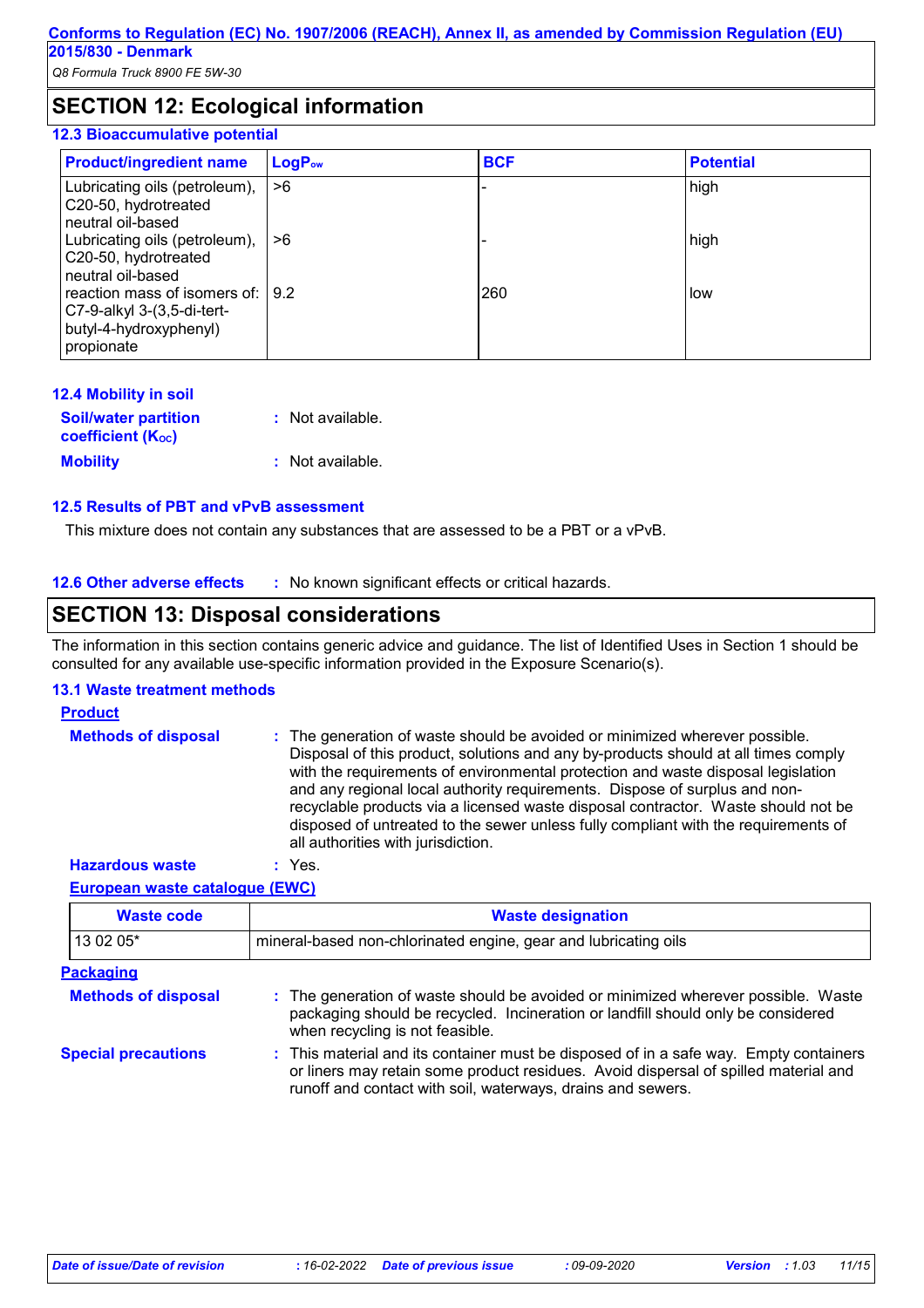## **SECTION 14: Transport information**

|                                           | <b>ADR/RID</b>           | <b>ADN</b>     | <b>IMDG</b>    | <b>IATA</b>    |
|-------------------------------------------|--------------------------|----------------|----------------|----------------|
| 14.1 UN number                            | Not regulated.           | Not regulated. | Not regulated. | Not regulated. |
| 14.2 UN proper<br>shipping name           | $\blacksquare$           |                |                |                |
| <b>14.3 Transport</b><br>hazard class(es) | $\overline{\phantom{0}}$ |                |                | $\blacksquare$ |
| 14.4 Packing<br>group                     |                          |                |                |                |
| 14.5<br><b>Environmental</b><br>hazards   | No.                      | No.            | No.            | No.            |

**14.6 Special precautions for user**

**Transport within user's premises:** always transport in closed containers that are **:** upright and secure. Ensure that persons transporting the product know what to do in the event of an accident or spillage.

| <b>14.7 Transport in bulk</b> |  |
|-------------------------------|--|
| according to IMO              |  |
| <b>instruments</b>            |  |

## **SECTION 15: Regulatory information**

**15.1 Safety, health and environmental regulations/legislation specific for the substance or mixture EU Regulation (EC) No. 1907/2006 (REACH)**

**Annex XIV - List of substances subject to authorization**

**:** Not available.

**Annex XIV**

None of the components are listed.

#### **Substances of very high concern**

None of the components are listed.

| <b>Annex XVII - Restrictions</b><br>on the manufacture,<br>placing on the market<br>and use of certain<br>dangerous substances,<br>mixtures and articles | : Not applicable. |
|----------------------------------------------------------------------------------------------------------------------------------------------------------|-------------------|
| <b>Other EU regulations</b>                                                                                                                              |                   |
| Industrial emissions<br>(integrated pollution<br>prevention and control) -<br>Air                                                                        | : Not listed      |
| <b>Industrial emissions</b><br>(integrated pollution<br>prevention and control) -<br><b>Water</b>                                                        | : Not listed      |
| <b>Ozone depleting substances (1005/2009/EU)</b>                                                                                                         |                   |
| Not listed.                                                                                                                                              |                   |
| <b>Prior Informed Consent (PIC) (649/2012/EU)</b><br>Not listed.                                                                                         |                   |
|                                                                                                                                                          |                   |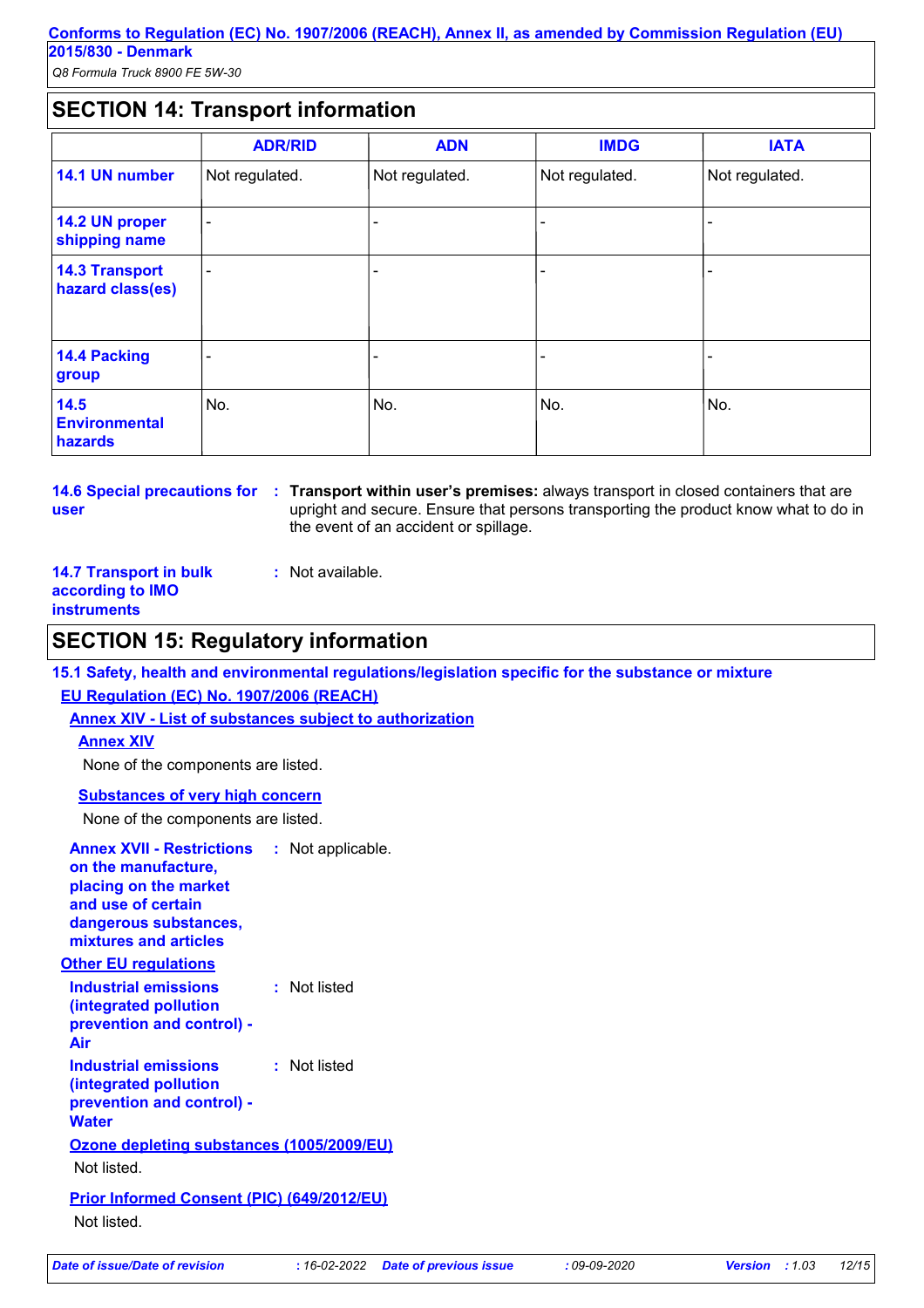| <b>Persistent Organic Pollutants</b>                         |                                                                                                                                                                                                                                                                                                                                                                                                                               |  |  |  |
|--------------------------------------------------------------|-------------------------------------------------------------------------------------------------------------------------------------------------------------------------------------------------------------------------------------------------------------------------------------------------------------------------------------------------------------------------------------------------------------------------------|--|--|--|
| Not listed.                                                  |                                                                                                                                                                                                                                                                                                                                                                                                                               |  |  |  |
| <b>Seveso Directive</b>                                      |                                                                                                                                                                                                                                                                                                                                                                                                                               |  |  |  |
| This product is not controlled under the Seveso Directive.   |                                                                                                                                                                                                                                                                                                                                                                                                                               |  |  |  |
| <b>National requlations</b>                                  |                                                                                                                                                                                                                                                                                                                                                                                                                               |  |  |  |
| <b>Product registration</b><br>number                        | : 4215392                                                                                                                                                                                                                                                                                                                                                                                                                     |  |  |  |
| <b>MAL-code</b>                                              | $: 00-1$                                                                                                                                                                                                                                                                                                                                                                                                                      |  |  |  |
| <b>Protection based on MAL</b>                               | : According to the regulations on work involving coded products, the following<br>stipulations apply to the use of personal protective equipment:                                                                                                                                                                                                                                                                             |  |  |  |
|                                                              | <b>General:</b> Gloves must be worn for all work that may result in soiling. Apron/<br>coveralls/protective clothing must be worn when soiling is so great that regular work<br>clothes do not adequately protect skin against contact with the product. A face<br>shield must be worn in work involving spattering if a full mask is not required. In this<br>case, other recommended use of eye protection is not required. |  |  |  |
|                                                              | In all spraying operations in which there is return spray, the following must be worn:<br>respiratory protection and arm protectors/apron/coveralls/protective clothing as<br>appropriate or as instructed.                                                                                                                                                                                                                   |  |  |  |
|                                                              | MAL-code: 00-1<br>Application: When spraying in existing* spray booths, if the operator is outside the<br>spray zone.                                                                                                                                                                                                                                                                                                         |  |  |  |
|                                                              | - Arm protectors must be worn.                                                                                                                                                                                                                                                                                                                                                                                                |  |  |  |
|                                                              | During all spraying where atomization occurs in cabins or spray booths where the<br>operator is inside the spray zone and during spraying outside a closed facility, cabin<br>or booth.                                                                                                                                                                                                                                       |  |  |  |
|                                                              | - Full mask with combined filter, coveralls and hood must be worn.                                                                                                                                                                                                                                                                                                                                                            |  |  |  |
|                                                              | <b>Drying:</b> Items for drying/drying ovens that are temporarily placed on such things as<br>rack trolleys, etc. must be equipped with a mechanical exhaust system to prevent<br>fumes from wet items from passing through workers' inhalation zone.                                                                                                                                                                         |  |  |  |
|                                                              | <b>Polishing:</b> When polishing treated surfaces, a mask with dust filter must be worn.<br>When machine grinding, eye protection must be worn. Work gloves must always be<br>worn.                                                                                                                                                                                                                                           |  |  |  |
|                                                              | <b>Caution</b> The regulations contain other stipulations in addition to the above.                                                                                                                                                                                                                                                                                                                                           |  |  |  |
|                                                              | *See Regulations.                                                                                                                                                                                                                                                                                                                                                                                                             |  |  |  |
| <b>Hazard class for water</b><br>(WGK)                       | : 1                                                                                                                                                                                                                                                                                                                                                                                                                           |  |  |  |
| <b>VOC content</b><br><b>International regulations</b>       | : Exempt.                                                                                                                                                                                                                                                                                                                                                                                                                     |  |  |  |
|                                                              | <b>Chemical Weapon Convention List Schedules I, II &amp; III Chemicals</b>                                                                                                                                                                                                                                                                                                                                                    |  |  |  |
| Not listed.                                                  |                                                                                                                                                                                                                                                                                                                                                                                                                               |  |  |  |
| <b>Montreal Protocol</b><br>Not listed.                      |                                                                                                                                                                                                                                                                                                                                                                                                                               |  |  |  |
| <b>Stockholm Convention on Persistent Organic Pollutants</b> |                                                                                                                                                                                                                                                                                                                                                                                                                               |  |  |  |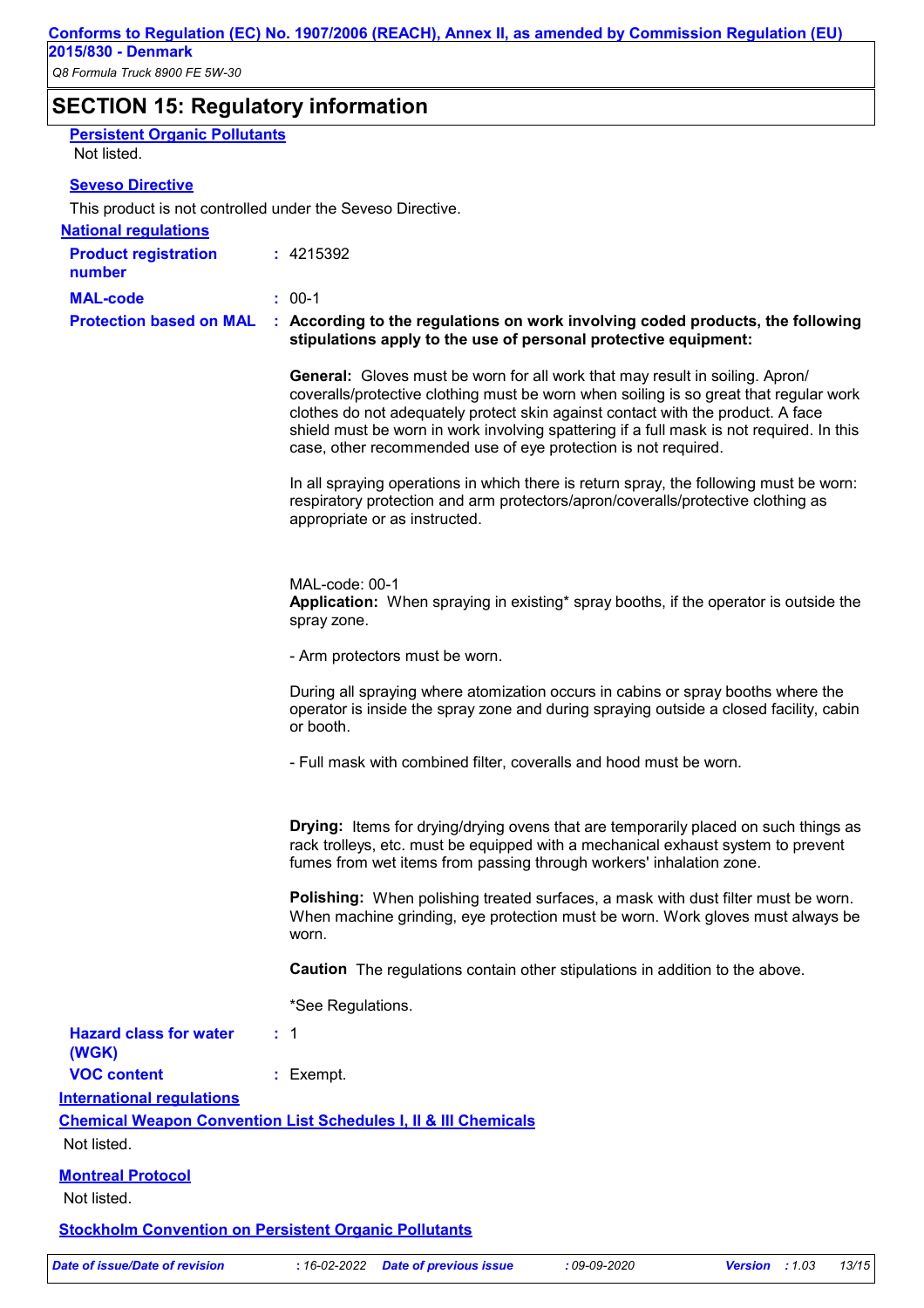## **SECTION 15: Regulatory information**

#### Not listed.

| Not listed.                                      | <b>Rotterdam Convention on Prior Informed Consent (PIC)</b>                                   |
|--------------------------------------------------|-----------------------------------------------------------------------------------------------|
|                                                  | <b>UNECE Aarhus Protocol on POPs and Heavy Metals</b>                                         |
| Not listed.                                      |                                                                                               |
| <b>Inventory list</b>                            |                                                                                               |
| <b>Australia</b>                                 | : All components are listed or exempted.                                                      |
| <b>Canada</b>                                    | : All components are listed or exempted.                                                      |
| China                                            | : Not determined.                                                                             |
| <b>Europe</b>                                    | : All components are listed or exempted.                                                      |
| <b>Japan</b>                                     | : Japan inventory (CSCL): Not determined.<br>Japan inventory (ISHL): Not determined.          |
| <b>New Zealand</b>                               | : All components are listed or exempted.                                                      |
| <b>Philippines</b>                               | : All components are listed or exempted.                                                      |
| <b>Republic of Korea</b>                         | : Not determined.                                                                             |
| <b>Taiwan</b>                                    | : All components are listed or exempted.                                                      |
| <b>Thailand</b>                                  | : Not determined.                                                                             |
| <b>Turkey</b>                                    | : Not determined.                                                                             |
| <b>United States</b>                             | : All components are active or exempted.                                                      |
| <b>Viet Nam</b>                                  | : Not determined.                                                                             |
| <b>15.2 Chemical Safety</b><br><b>Assessment</b> | This product contains substances for which Chemical Safety Assessments are still<br>required. |

## **SECTION 16: Other information**

 $\nabla$  Indicates information that has changed from previously issued version.

| <b>Abbreviations and</b><br>acronyms | $\therefore$ ATE = Acute Toxicity Estimate<br>CLP = Classification, Labelling and Packaging Regulation [Regulation (EC) No.<br>1272/2008]<br>DMEL = Derived Minimal Effect Level<br>DNEL = Derived No Effect Level<br>EUH statement = CLP-specific Hazard statement<br>$N/A = Not available$<br>PBT = Persistent, Bioaccumulative and Toxic<br>PNEC = Predicted No Effect Concentration |
|--------------------------------------|-----------------------------------------------------------------------------------------------------------------------------------------------------------------------------------------------------------------------------------------------------------------------------------------------------------------------------------------------------------------------------------------|
|                                      | <b>RRN = REACH Registration Number</b><br>SGG = Segregation Group                                                                                                                                                                                                                                                                                                                       |
|                                      | vPvB = Very Persistent and Very Bioaccumulative                                                                                                                                                                                                                                                                                                                                         |

#### **Procedure used to derive the classification according to Regulation (EC) No. 1272/2008 [CLP/GHS]**

| <b>Classification</b> | <b>Justification</b> |
|-----------------------|----------------------|
| Not classified.       |                      |

#### **Full text of abbreviated H statements**

| H304<br>H317                                     | May be fatal if swallowed and enters airways.                                                                       |  |  |
|--------------------------------------------------|---------------------------------------------------------------------------------------------------------------------|--|--|
| H413                                             | May cause an allergic skin reaction.<br>May cause long lasting harmful effects to aquatic life.                     |  |  |
|                                                  | <b>Full text of classifications [CLP/GHS]</b>                                                                       |  |  |
| Aquatic Chronic 4<br>Asp. Tox. 1<br>Skin Sens. 1 | AQUATIC HAZARD (LONG-TERM) - Category 4<br><b>ASPIRATION HAZARD - Category 1</b><br>SKIN SENSITIZATION - Category 1 |  |  |
| <b>Training advice</b>                           | Ensure operatives are trained to minimise exposures.                                                                |  |  |